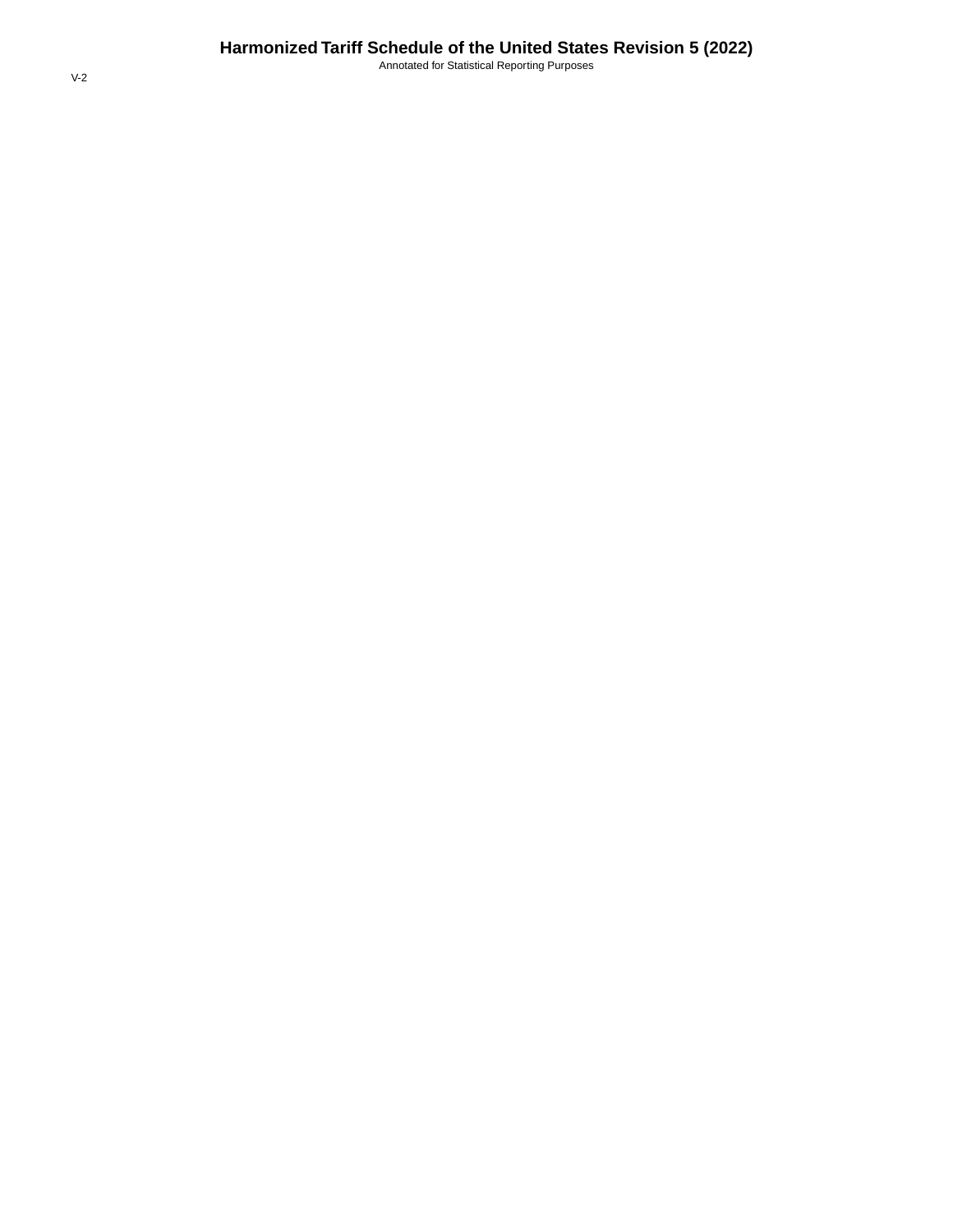Annotated for Statistical Reporting Purposes

### CHAPTER 25

### SALT; SULFUR; EARTHS AND STONE; PLASTERING MATERIALS, LIME AND CEMENT

#### Notes

V 25-1

1. Except where their context or note 4 to this chapter otherwise requires, the headings of this chapter cover only products which are in the crude state or which have been washed (even with chemical substances eliminating the impurities without changing the structure of the product), crushed, ground, powdered, levigated, sifted, screened, concentrated by flotation, magnetic separation or other mechanical or physical processes (except crystallization), but not products which have been roasted, calcined, obtained by mixing or subjected to processing beyond that mentioned in each heading.

The products of this chapter may contain an added anti-dusting agent, provided that such addition does not render the product particularly suitable for a specific use rather than for general use.

- 2. This chapter does not cover:
	- (a) Sublimed sulfur, precipitated sulfur or colloidal sulfur (heading 2802);
	- (b) Earth colors containing 70 percent or more by weight of combined iron evaluated as Fe<sub>2</sub>O<sub>3</sub> (heading 282I);
	- (c) Medicaments or other products of chapter 30;
	- (d) Perfumery, cosmetic or toilet preparations (chapter 33);
	- (e) Dolomite ramming mix (heading 3816);
	- (f) Setts, curbstones or flagstones (heading 6801); mosaic cubes and the like (heading 6802); roofing, facing or damp course slates (heading 6803);
	- (g) Precious or semiprecious stones (heading 7102 or 7103);
	- (h) Cultured crystals (other than optical elements) weighing not less than 2.5 g each, of sodium chloride or of magnesium oxide, of heading 3824; optical elements of sodium chloride or of magnesium oxide (heading 9001);
	- (ij) Billiard chalks (heading 9504); or
	- (k) Writing or drawing chalks or tailors' chalks (heading 9609).
- 3. Any products classifiable in heading 2517 and any other heading of the chapter are to be classified in heading 2517.
- 4. Heading 2530 applies, inter alia, to: vermiculite, perlite and chlorites, unexpanded; earth colors, whether or not calcined or mixed together; natural micaceous iron oxides; meerschaum (whether or not in polished pieces); amber; agglomerated meerschaum and agglomerated amber, in plates, rods, sticks or similar forms, not worked after molding; jet; strontianite (whether or not calcined), other than strontium oxide; broken pieces of pottery, brick or concrete.

#### Statistical Note

- 1. For the purposes of heading 2525:
	- (a) The term "split block mica" means mica, not exceeding 0.508 mm in thickness, that has been split and selected within a tolerance of 0.203 mm, but which has not been cut or stamped to dimensions, shape or form;
	- (b) The term "mica splittings" means mica laminae in book-form or book-pack, or in loose pack, suitable for use in the manufacture of agglomerated (built-up) mica included in heading 6815.

#### Compiler's Note

The provisions of subchapter II of chapter 99 (Miscellaneous Tariff Bills or MTBs), the provisions of the Generalized System of Preferences (GSP) found in General Note 4 and most product exclusions from the additional tariffs on products of China in subchapter III of chapter 99 expired on December 31, 2020. However, no endnotes or footnotes relating to these provisions have been deleted as of the issue date of this edition.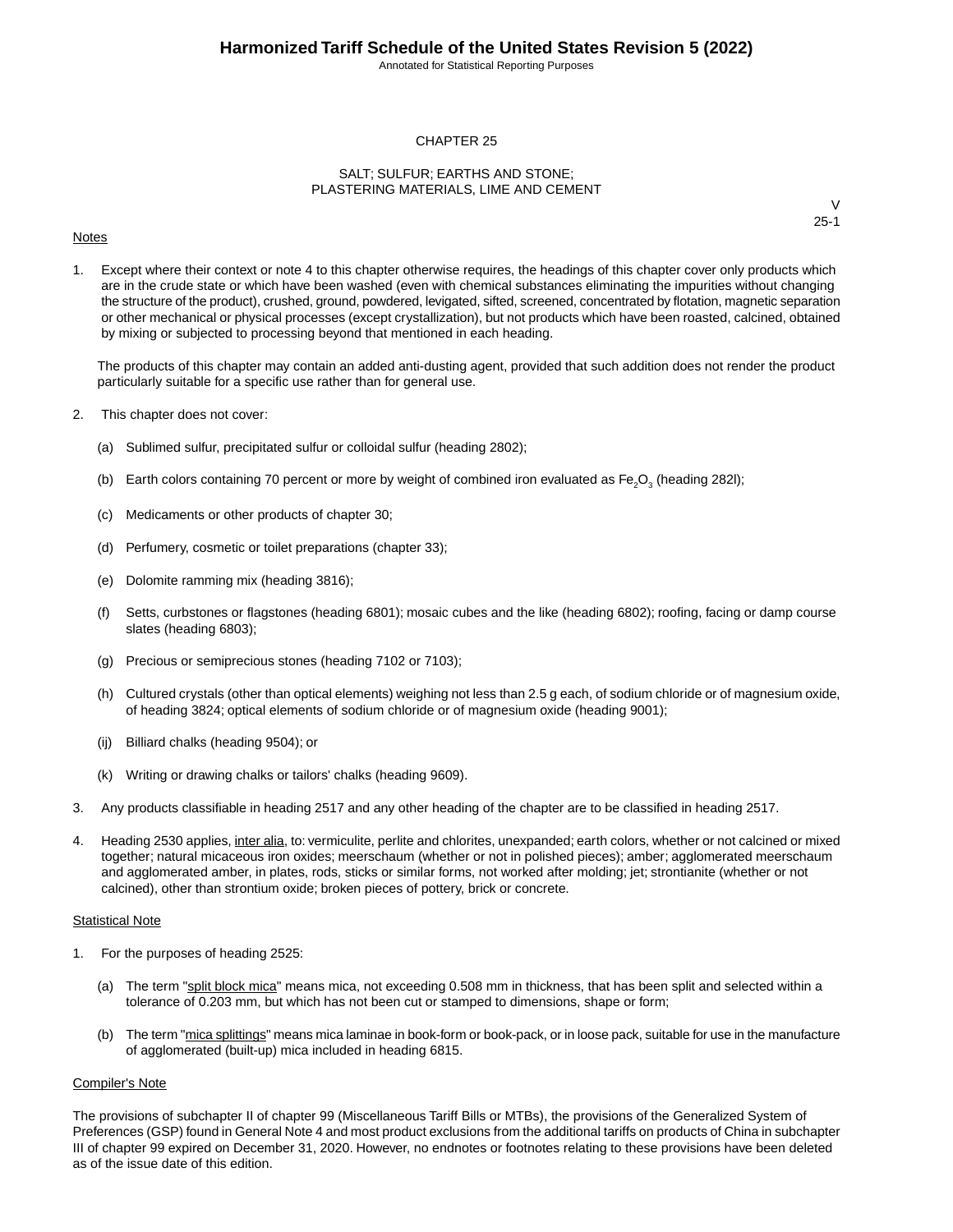Annotated for Statistical Reporting Purposes

| Heading/                         | Stat.       |                                                                                                                                                                                                 | Unit           |                                    | Rates of Duty |                         |
|----------------------------------|-------------|-------------------------------------------------------------------------------------------------------------------------------------------------------------------------------------------------|----------------|------------------------------------|---------------|-------------------------|
| Subheading                       | Suf-<br>fix | <b>Article Description</b>                                                                                                                                                                      | of<br>Quantity | General                            |               | 2                       |
| 2501.00.00                       | $00\,$      | Salt (including table salt and denatured salt) and pure sodium<br>chloride, whether or not in aqueous solution or containing                                                                    |                |                                    | Special       | 26%                     |
|                                  |             |                                                                                                                                                                                                 |                |                                    |               | Free                    |
| 2503.00.00                       |             | Sulfur of all kinds, other than sublimed sulfur, precipitated                                                                                                                                   |                |                                    |               | Free                    |
|                                  | 10          |                                                                                                                                                                                                 |                |                                    |               |                         |
|                                  | 90          |                                                                                                                                                                                                 |                |                                    |               |                         |
| 2504<br>2504.10<br>2504.10.10 00 |             | Natural graphite:<br>In powder or in flakes:                                                                                                                                                    |                |                                    |               | $3.6$ $\varepsilon$ /kg |
| 2504.10.50                       | 00          |                                                                                                                                                                                                 |                |                                    |               | 10%                     |
| 2504.90.00                       | 00          |                                                                                                                                                                                                 |                |                                    |               | 10%                     |
| 2505<br>2505.10<br>2505.10.10 00 |             | Natural sands of all kinds, whether or not colored, other than<br>metalbearing sands of chapter 26:<br>Silica sands and quartz sands:<br>Sand containing by weight 95 percent or more of silica |                |                                    |               |                         |
|                                  |             |                                                                                                                                                                                                 |                |                                    |               | \$1.97/t                |
| 2505.10.50 00                    |             |                                                                                                                                                                                                 |                |                                    |               | Free                    |
| 2505.90.00                       | 00          |                                                                                                                                                                                                 |                |                                    |               | Free                    |
| 2506<br>2506.10.00               |             | Quartz (other than natural sands); quartzite, whether or not<br>roughly trimmed or merely cut, by sawing or otherwise, into<br>blocks or slabs of a rectangular (including square) shape:       |                | Free <sup>1/</sup>                 |               | Free                    |
|                                  | 10          | Sands (other than natural) containing by weight 95<br>percent or more of silica and not more than 0.6 percent                                                                                   |                |                                    |               |                         |
| 2506.20.00                       | 50          |                                                                                                                                                                                                 |                |                                    |               | Free                    |
|                                  | 10          |                                                                                                                                                                                                 |                |                                    |               |                         |
|                                  | 80          |                                                                                                                                                                                                 |                |                                    |               |                         |
|                                  |             | 2507.00.00   00   Kaolin and other kaolinic clays, whether or not calcined   t  Free <sup>1/</sup>                                                                                              |                |                                    |               | \$2.46/t                |
| 2508                             |             | Other clays (not including expanded clays of heading 6806),<br>andalusite, kyanite and sillimanite, whether or not calcined;<br>mullite; chamotte or dinas earths:                              |                |                                    |               |                         |
| 2508.10.00 00                    |             |                                                                                                                                                                                                 |                | $\cdot$ Free $\frac{1}{2}$         |               | \$3.20/t                |
| 2508.30.00 00                    |             |                                                                                                                                                                                                 |                |                                    |               | \$1.97/t                |
| 2508.40.01                       |             |                                                                                                                                                                                                 |                |                                    |               | \$1.97/t                |
|                                  | 10          |                                                                                                                                                                                                 |                |                                    |               |                         |
|                                  | 20          |                                                                                                                                                                                                 |                |                                    |               |                         |
|                                  | 50          |                                                                                                                                                                                                 |                |                                    |               |                         |
| 2508.50.00 00                    |             |                                                                                                                                                                                                 |                | $\mathsf{Free}^{\mathsf{1}\prime}$ |               | Free                    |
| 2508.60.00 00                    |             |                                                                                                                                                                                                 |                | Free <sup>1/</sup>                 |               | 30%                     |
| 2508.70.00 00                    |             |                                                                                                                                                                                                 |                |                                    |               | Free                    |
| 2509.00<br>2509.00.10 00         |             | Chalk:                                                                                                                                                                                          |                |                                    |               | Free                    |
| 2509.00.20 00                    |             |                                                                                                                                                                                                 |                | $\text{Free}^{\frac{1}{2}}$        |               | 13%                     |
|                                  |             |                                                                                                                                                                                                 |                |                                    |               |                         |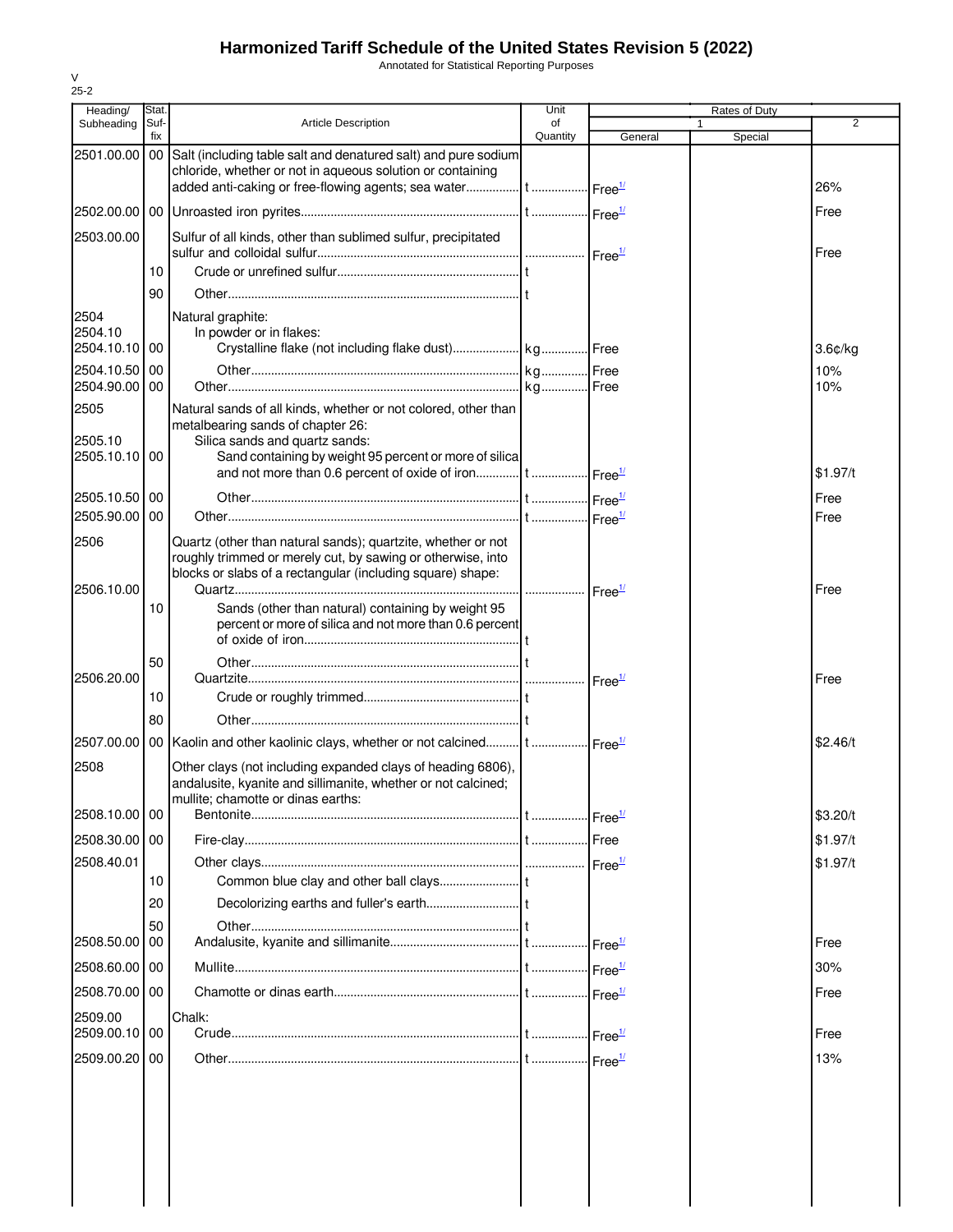Annotated for Statistical Reporting Purposes

| Heading/      | Stat.       |                                                                                                                                                                                                                                                                                                                 | Unit           |                                                       | Rates of Duty                                                                     |                |
|---------------|-------------|-----------------------------------------------------------------------------------------------------------------------------------------------------------------------------------------------------------------------------------------------------------------------------------------------------------------|----------------|-------------------------------------------------------|-----------------------------------------------------------------------------------|----------------|
| Subheading    | Suf-<br>fix | Article Description                                                                                                                                                                                                                                                                                             | οf<br>Quantity |                                                       |                                                                                   | $\overline{2}$ |
| 2510          |             | Natural calcium phosphates, natural aluminum calcium                                                                                                                                                                                                                                                            |                | General                                               | Special                                                                           |                |
|               |             | phosphates and phosphatic chalk:                                                                                                                                                                                                                                                                                |                |                                                       |                                                                                   |                |
| 2510.10.00 00 |             |                                                                                                                                                                                                                                                                                                                 |                |                                                       |                                                                                   | Free           |
| 2510.20.00 00 |             |                                                                                                                                                                                                                                                                                                                 |                |                                                       |                                                                                   | Free           |
| 2511          |             | Natural barium sulfate (barytes); natural barium carbonate<br>(witherite), whether or not calcined, other than barium oxide<br>of heading 2816:                                                                                                                                                                 |                |                                                       |                                                                                   |                |
| 2511.10       |             | Natural barium sulfate (barytes):                                                                                                                                                                                                                                                                               |                |                                                       |                                                                                   |                |
| 2511.10.10 00 |             |                                                                                                                                                                                                                                                                                                                 |                |                                                       |                                                                                   | \$7.38/t       |
| 2511.10.50 00 |             |                                                                                                                                                                                                                                                                                                                 |                |                                                       | Free (A, AU, BH, CL,<br>CO, D, E, IL, JO,<br>KR, MA, OM, P,<br>PA, PE, S, SG)     | \$3.94/t       |
| 2511.20.00 00 |             |                                                                                                                                                                                                                                                                                                                 |                |                                                       |                                                                                   | 30%            |
|               |             | 2512.00.00   00 Siliceous fossil meals (for example, kieselguhr, tripolite and<br>diatomite) and similar siliceous earths, whether or not calcined,                                                                                                                                                             |                |                                                       |                                                                                   | Free           |
| 2513          |             | Pumice; emery; natural corundum, natural garnet and other<br>natural abrasives, whether or not heat-treated:                                                                                                                                                                                                    |                |                                                       |                                                                                   |                |
| 2513.10.00    |             |                                                                                                                                                                                                                                                                                                                 |                |                                                       |                                                                                   | Free           |
|               | 10          | Crude or in irregular pieces, including crushed                                                                                                                                                                                                                                                                 |                |                                                       |                                                                                   |                |
| 2513.20       | 80          | Emery, natural corundum, natural garnet and other natural<br>abrasives:                                                                                                                                                                                                                                         |                |                                                       |                                                                                   |                |
| 2513.20.10    | 00          |                                                                                                                                                                                                                                                                                                                 |                |                                                       |                                                                                   | Free           |
| 2513.20.90 00 |             |                                                                                                                                                                                                                                                                                                                 |                |                                                       |                                                                                   | 2.2¢/kg        |
|               |             |                                                                                                                                                                                                                                                                                                                 |                |                                                       |                                                                                   |                |
|               |             | 2514.00.00   00 Slate, whether or not roughly trimmed or merely cut, by sawing<br>or otherwise, into blocks or slabs of a rectangular (including                                                                                                                                                                |                |                                                       |                                                                                   | 25%            |
| 2515          |             | Marble, travertine and other calcareous monumental or building<br>stone of an apparent specific gravity of 2.5 or more, and<br>alabaster, whether or not roughly trimmed or merely cut, by<br>sawing or otherwise, into blocks or slabs of a rectangular<br>(including square) shape:<br>Marble and travertine: |                |                                                       |                                                                                   |                |
| 2515.11.00 00 |             |                                                                                                                                                                                                                                                                                                                 | $m^3$          | Free <sup>1/</sup>                                    |                                                                                   | \$22.95/ $m^3$ |
| 2515.12       |             | Merely cut, by sawing or otherwise, into blocks or slabs<br>of a rectangular (including square) shape:                                                                                                                                                                                                          |                |                                                       |                                                                                   |                |
| 2515.12.10 00 |             |                                                                                                                                                                                                                                                                                                                 |                | $\mathsf{Free}^{\underline{\mathsf{1\!}{\mathsf{}}}}$ |                                                                                   | 13%            |
| 2515.12.20 00 |             |                                                                                                                                                                                                                                                                                                                 |                |                                                       | Free (A, AU, BH, CL,<br>CO, D, E, IL, JO,<br>KR, MA, OM, P,<br>PA, PE, S, SG)     | .50%           |
| 2515.20.00 00 |             | Other calcareous monumental or building stone;                                                                                                                                                                                                                                                                  |                |                                                       |                                                                                   |                |
|               |             |                                                                                                                                                                                                                                                                                                                 |                | $3\%$ <sup>1/</sup>                                   | Free (A, AU, BH, CL, 50%<br>CO, D, E, IL, JO,<br>KR, MA, OM, P,<br>PA, PE, S, SG) |                |
|               |             |                                                                                                                                                                                                                                                                                                                 |                |                                                       |                                                                                   |                |
|               |             |                                                                                                                                                                                                                                                                                                                 |                |                                                       |                                                                                   |                |
|               |             |                                                                                                                                                                                                                                                                                                                 |                |                                                       |                                                                                   |                |
|               |             |                                                                                                                                                                                                                                                                                                                 |                |                                                       |                                                                                   |                |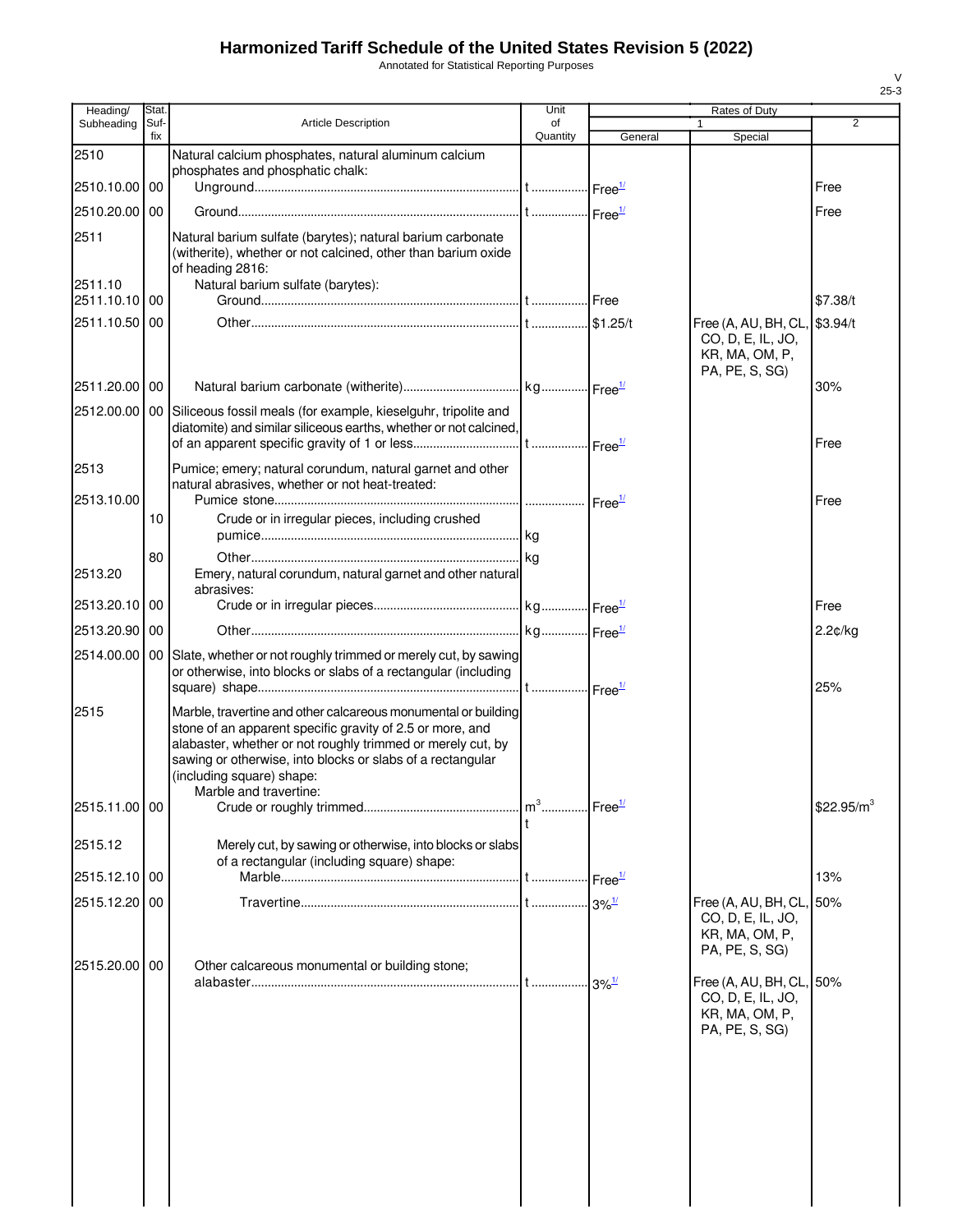Annotated for Statistical Reporting Purposes

| Heading/      | Stat.       |                                                                                                                                                                                                                                                                                                                                                                                                       | Unit           | Rates of Duty |                                                                                   |                       |  |
|---------------|-------------|-------------------------------------------------------------------------------------------------------------------------------------------------------------------------------------------------------------------------------------------------------------------------------------------------------------------------------------------------------------------------------------------------------|----------------|---------------|-----------------------------------------------------------------------------------|-----------------------|--|
| Subheading    | Suf-<br>fix | <b>Article Description</b>                                                                                                                                                                                                                                                                                                                                                                            | of<br>Quantity | General       | 1.<br>Special                                                                     | $\overline{2}$        |  |
| 2516          |             | Granite, porphyry, basalt, sandstone and other monumental<br>or building stone, whether or not roughly trimmed or merely<br>cut, by sawing or otherwise, into blocks or slabs of a<br>rectangular (including square) shape:                                                                                                                                                                           |                |               |                                                                                   |                       |  |
| 2516.11.00    | 00          | Granite:                                                                                                                                                                                                                                                                                                                                                                                              |                |               |                                                                                   | \$8.83/m <sup>3</sup> |  |
| 2516.12.00    |             | Merely cut, by sawing or otherwise, into blocks or slabs                                                                                                                                                                                                                                                                                                                                              |                |               | Free (A, AU, BH, CL, 60%<br>CO, D, E, IL, JO,<br>KR, MA, OM, P,<br>PA, PE, S, SG) |                       |  |
|               | 30          |                                                                                                                                                                                                                                                                                                                                                                                                       |                |               |                                                                                   |                       |  |
|               | 60          |                                                                                                                                                                                                                                                                                                                                                                                                       |                |               |                                                                                   |                       |  |
| 2516.20       |             | Sandstone:                                                                                                                                                                                                                                                                                                                                                                                            |                |               |                                                                                   |                       |  |
| 2516.20.10    | 00          |                                                                                                                                                                                                                                                                                                                                                                                                       |                |               |                                                                                   | \$5.30/m <sup>3</sup> |  |
| 2516.20.20 00 |             | Merely cut, by sawing or otherwise, into blocks or slabs                                                                                                                                                                                                                                                                                                                                              |                |               |                                                                                   |                       |  |
|               |             |                                                                                                                                                                                                                                                                                                                                                                                                       |                |               | Free (A, AU, BH, CL, 50%<br>CO, D, E, IL, JO,<br>KR, MA, OM, P,<br>PA, PE, S, SG) |                       |  |
| 2516.90.00    |             |                                                                                                                                                                                                                                                                                                                                                                                                       |                |               | Free (A, AU, BH, CL, 50%<br>CO, D, E, IL, JO,<br>KR, MA, OM, P,<br>PA, PE, S, SG) |                       |  |
|               | 30          |                                                                                                                                                                                                                                                                                                                                                                                                       |                |               |                                                                                   |                       |  |
|               | 60          |                                                                                                                                                                                                                                                                                                                                                                                                       |                |               |                                                                                   |                       |  |
| 2517          |             | Pebbles, gravel, broken or crushed stone, of a kind commonly<br>used for concrete aggregates, for road metalling, or for railway<br>or other ballast; shingle and flint, whether or not heat-treated;<br>macadam of slag, dross or similar industrial waste, whether<br>or not incorporating the materials cited in the first part of the<br>heading; tarred macadam; granules, chippings and powder, |                |               |                                                                                   |                       |  |
| 2517.10.00    |             | of stones of heading 2515 or 2516, whether or not heat-treated:<br>Pebbles, gravel, broken or crushed stone, of a kind<br>commonly used for concrete aggregates, for road metalling,<br>or for railway or other ballast, shingle and flint, whether or                                                                                                                                                |                |               |                                                                                   | 30%                   |  |
|               | 15          |                                                                                                                                                                                                                                                                                                                                                                                                       |                |               |                                                                                   |                       |  |
|               | 20          |                                                                                                                                                                                                                                                                                                                                                                                                       |                |               |                                                                                   |                       |  |
| 2517.20.00    | 55<br>00    | Macadam of slag, dross or similar industrial waste, whether<br>or not incorporating the materials cited in subheading                                                                                                                                                                                                                                                                                 |                |               |                                                                                   | 30%                   |  |
|               |             |                                                                                                                                                                                                                                                                                                                                                                                                       |                |               |                                                                                   |                       |  |
| 2517.30.00 00 |             | Granules, chippings and powder, of stones of heading<br>2515 or 2516, whether or not heat-treated:                                                                                                                                                                                                                                                                                                    |                |               |                                                                                   | 30%                   |  |
| 2517.41.00 00 |             |                                                                                                                                                                                                                                                                                                                                                                                                       |                |               |                                                                                   | 30%                   |  |
| 2517.49.00 00 |             |                                                                                                                                                                                                                                                                                                                                                                                                       |                |               |                                                                                   | \$1.10/t              |  |
|               |             |                                                                                                                                                                                                                                                                                                                                                                                                       |                |               |                                                                                   |                       |  |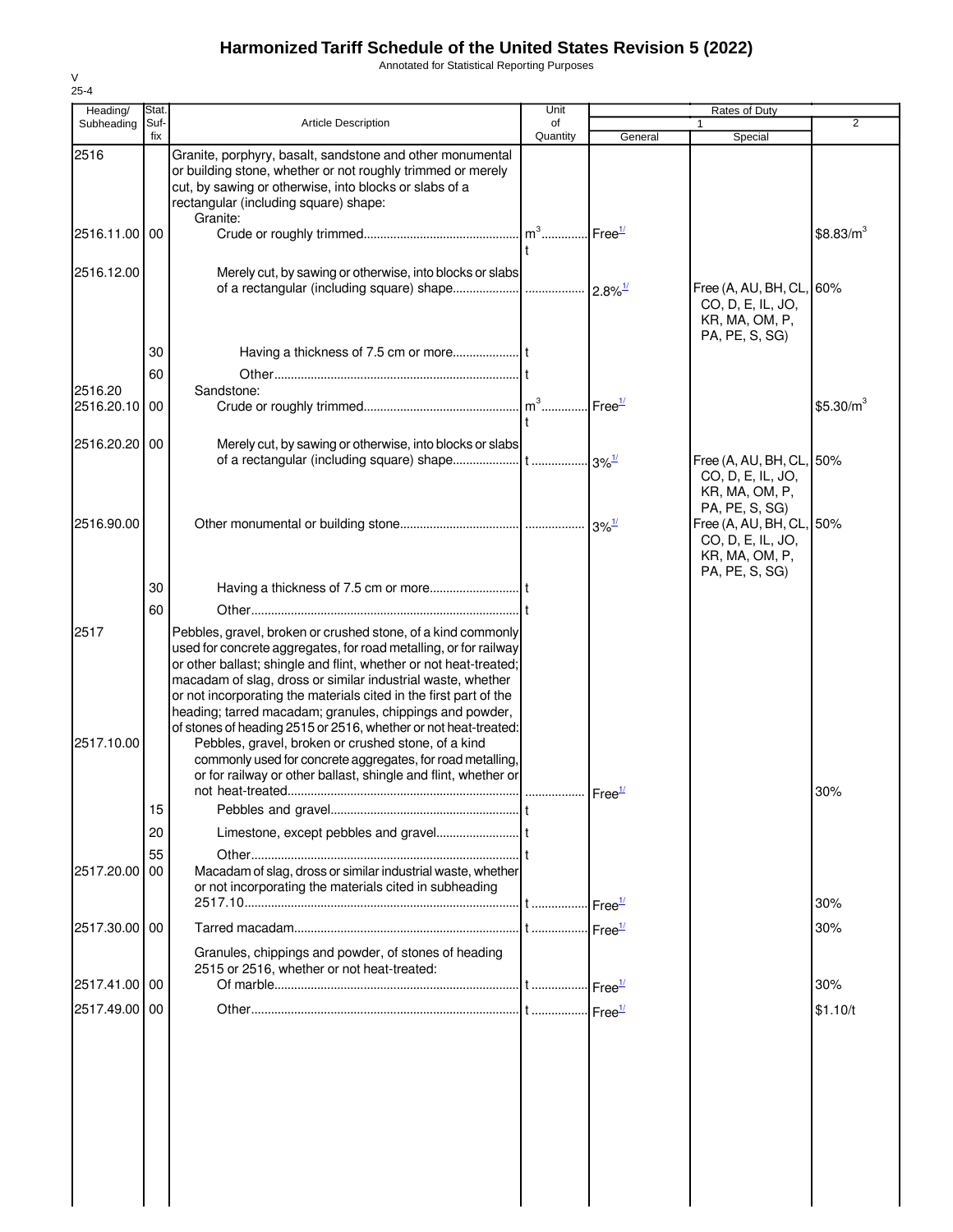Annotated for Statistical Reporting Purposes

| Heading/                 | <b>Stat</b> |                                                                                                                                                                                                                                   | Unit                  |         | Rates of Duty                                                                     |                                                 |
|--------------------------|-------------|-----------------------------------------------------------------------------------------------------------------------------------------------------------------------------------------------------------------------------------|-----------------------|---------|-----------------------------------------------------------------------------------|-------------------------------------------------|
| Subheading               | Suf-<br>fix | <b>Article Description</b>                                                                                                                                                                                                        | of<br>Quantity        | General |                                                                                   | $\overline{2}$                                  |
| 2518                     |             | Dolomite, whether or not calcined or sintered, including<br>dolomite roughly trimmed or merely cut, by sawing or otherwise,                                                                                                       |                       |         | Special                                                                           |                                                 |
| 2518.10.00 00            |             | into blocks or slabs of a rectangular (including square) shape:                                                                                                                                                                   |                       |         |                                                                                   | Free                                            |
| 2518.20.00               | 00          |                                                                                                                                                                                                                                   |                       |         |                                                                                   |                                                 |
|                          |             |                                                                                                                                                                                                                                   |                       |         | Free (A, AU, BH, CL, 30%<br>CO, D, E, IL, JO,<br>KR, MA, OM, P,<br>PA, PE, S, SG) |                                                 |
| 2519                     |             | Natural magnesium carbonate (magnesite); fused magnesia;<br>dead-burned (sintered) magnesia, whether or not containing<br>small quantities of other oxides added before sintering; other<br>magnesium oxide, whether or not pure: |                       |         |                                                                                   |                                                 |
| 2519.10.00               | 00          |                                                                                                                                                                                                                                   |                       |         |                                                                                   | \$10.33/t                                       |
| 2519.90<br>2519.90.10 00 |             | Other:<br>Fused magnesia and dead-burned (sintered)                                                                                                                                                                               |                       |         |                                                                                   | $1.7$ ¢/kg                                      |
| 2519.90.20 00            |             |                                                                                                                                                                                                                                   |                       |         |                                                                                   | \$20.70/t                                       |
| 2519.90.50               | 00          |                                                                                                                                                                                                                                   |                       |         |                                                                                   | 15.4¢/kg                                        |
| 2520                     |             | Gypsum; anhydrite; plasters (consisting of calcined gypsum<br>or calcium sulfate) whether or not colored, with or without small<br>quantities of accelerators or retarders:                                                       |                       |         |                                                                                   |                                                 |
| 2520.10.00               | 00          |                                                                                                                                                                                                                                   |                       |         |                                                                                   | Free                                            |
| 2520.20.00 00            |             |                                                                                                                                                                                                                                   |                       |         |                                                                                   | \$1.38/t                                        |
| 2521.00.00               |             | 00 Limestone flux; limestone and other calcareous stone, of a kind                                                                                                                                                                |                       |         |                                                                                   | Free                                            |
| 2522                     |             | Quicklime, slaked lime and hydraulic lime, other than calcium                                                                                                                                                                     |                       |         |                                                                                   |                                                 |
|                          |             | oxide and hydroxide of heading 2825:                                                                                                                                                                                              |                       |         |                                                                                   |                                                 |
| 2522.10.00               | 00          |                                                                                                                                                                                                                                   |                       |         |                                                                                   | 0.2¢/kg,<br>including<br>weight of<br>container |
| 2522.20.00 00            |             |                                                                                                                                                                                                                                   |                       |         |                                                                                   | 0.3¢/kg,<br>including<br>weight of<br>container |
| 2522.30.00 00            |             | Hydraulic lime                                                                                                                                                                                                                    | kg Free <sup>1/</sup> |         |                                                                                   | 0.2¢/kg,<br>including<br>weight of<br>container |
|                          |             |                                                                                                                                                                                                                                   |                       |         |                                                                                   |                                                 |
|                          |             |                                                                                                                                                                                                                                   |                       |         |                                                                                   |                                                 |
|                          |             |                                                                                                                                                                                                                                   |                       |         |                                                                                   |                                                 |
|                          |             |                                                                                                                                                                                                                                   |                       |         |                                                                                   |                                                 |
|                          |             |                                                                                                                                                                                                                                   |                       |         |                                                                                   |                                                 |
|                          |             |                                                                                                                                                                                                                                   |                       |         |                                                                                   |                                                 |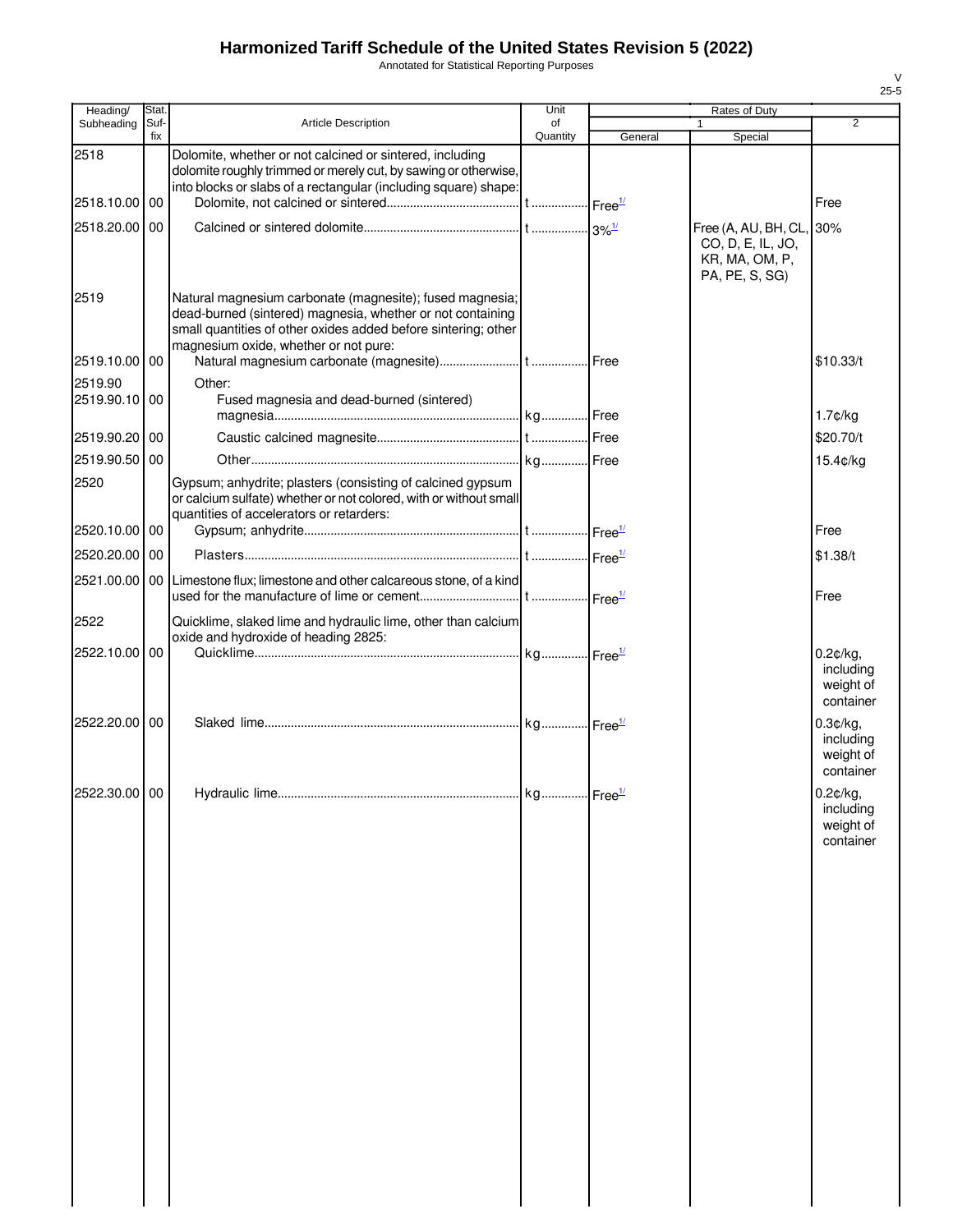Annotated for Statistical Reporting Purposes

| Heading/              | Stat.       |                                                                                                                                                                     | Unit           |         | Rates of Duty |                                                  |
|-----------------------|-------------|---------------------------------------------------------------------------------------------------------------------------------------------------------------------|----------------|---------|---------------|--------------------------------------------------|
| Subheading            | Suf-<br>fix | <b>Article Description</b>                                                                                                                                          | of<br>Quantity | General | 1<br>Special  | 2                                                |
| 2523<br>2523.10.00 00 |             | Portland cement, aluminous cement, slag cement, supersulfate<br>cement and similar hydraulic cements, whether or not colored<br>or in the form of clinkers:         |                |         |               | \$1.32/t,                                        |
|                       |             | Portland cement:                                                                                                                                                    |                |         |               | including<br>weight of<br>container              |
| 2523.21.00            | 00          |                                                                                                                                                                     |                |         |               | \$1.76/t,<br>including<br>weight of<br>container |
| 2523.29.00            | 00          |                                                                                                                                                                     |                |         |               | \$1.32/t,<br>including<br>weight of<br>container |
| 2523.30.00            | 00          |                                                                                                                                                                     |                |         |               | \$1.32/t,<br>including<br>weight of<br>container |
| 2523.90.00            | 00          |                                                                                                                                                                     |                |         |               | \$1.32/t,<br>including<br>weight of<br>container |
| 2524<br>2524.10.00    | 00          | Asbestos:                                                                                                                                                           |                |         |               | Free                                             |
| 2524.90.00            |             |                                                                                                                                                                     |                |         |               | Free                                             |
|                       | 10          |                                                                                                                                                                     |                |         |               |                                                  |
|                       |             | Chrysotile:                                                                                                                                                         |                |         |               |                                                  |
|                       | 30          |                                                                                                                                                                     |                |         |               |                                                  |
|                       | 40          | Milled fibers, group 3 grades (spinning fibers or                                                                                                                   |                |         |               |                                                  |
|                       | 45          |                                                                                                                                                                     |                |         |               |                                                  |
|                       | 55<br>60    |                                                                                                                                                                     |                |         |               |                                                  |
| 2525<br>2525.10.00    |             | Mica, including splittings; mica waste:<br>Crude mica and mica rifted into sheets or splittings      Free <sup>1/</sup>                                             |                |         |               | Free                                             |
|                       | 10          |                                                                                                                                                                     |                |         |               |                                                  |
|                       | 20<br>50    |                                                                                                                                                                     |                |         |               |                                                  |
| 2525.20.00            | 00          |                                                                                                                                                                     |                |         |               | 20%                                              |
| 2525.30.00 00         |             |                                                                                                                                                                     |                |         |               | 8.8¢/kg                                          |
| 2526                  |             | Natural steatite, whether or not roughly trimmed or merely cut,<br>by sawing or otherwise, into blocks or slabs of a rectangular<br>(including square) shape; talc: |                |         |               |                                                  |
| 2526.10.00            | 00          |                                                                                                                                                                     |                |         |               | $0.6$ ¢/kg                                       |
| 2526.20.00            | 00          |                                                                                                                                                                     |                | Free    |               | 35%                                              |
|                       |             |                                                                                                                                                                     |                |         |               |                                                  |
|                       |             |                                                                                                                                                                     |                |         |               |                                                  |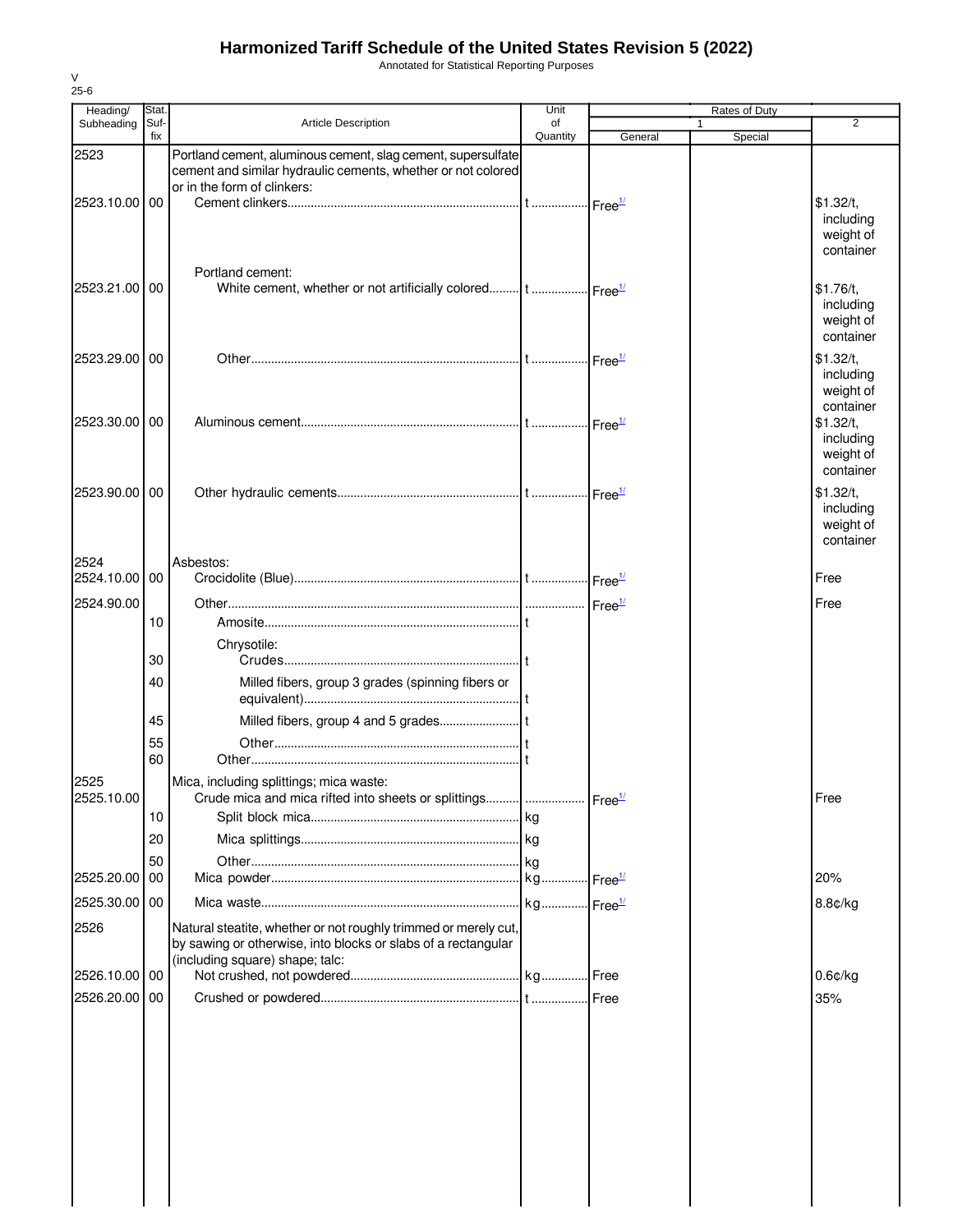Annotated for Statistical Reporting Purposes

| Heading/                 | Stat.       |                                                                                                                                                                                          | Unit           |         | Rates of Duty                                         |          |
|--------------------------|-------------|------------------------------------------------------------------------------------------------------------------------------------------------------------------------------------------|----------------|---------|-------------------------------------------------------|----------|
| Subheading               | Suf-<br>fix | <b>Article Description</b>                                                                                                                                                               | of<br>Quantity | General | Special                                               | 2        |
| 2528.00.00               |             | Natural borates and concentrates thereof (whether or not<br>calcined), but not including borates separated from natural<br>brine; natural boric acid containing not more than 85 percent |                |         |                                                       | Free     |
|                          | 05          | Natural sodium borates and concentrates thereof (whether                                                                                                                                 |                |         |                                                       |          |
|                          | 10          |                                                                                                                                                                                          |                |         |                                                       |          |
|                          | 50          |                                                                                                                                                                                          |                |         |                                                       |          |
| 2529<br>2529.10.00 00    |             | Feldspar; leucite, nepheline and nepheline syenite; fluorspar:                                                                                                                           |                |         |                                                       | 49¢/t    |
| 2529.21.00 00            |             | Fluorspar:<br>Containing by weight 97 percent or less of calcium                                                                                                                         |                |         |                                                       | 13.5%    |
| 2529.22.00 00            |             | Containing by weight more than 97 percent of calcium                                                                                                                                     |                |         |                                                       | \$5.51/t |
| 2529.30.00               |             |                                                                                                                                                                                          |                |         |                                                       | Free     |
|                          | 10          |                                                                                                                                                                                          |                |         |                                                       |          |
|                          | 50          |                                                                                                                                                                                          |                |         |                                                       |          |
| 2530<br>2530.10.00 00    |             | Mineral substances not elsewhere specified or included:                                                                                                                                  |                |         |                                                       | Free     |
| 2530.20<br>2530.20.10 00 |             | Kieserite, epsom salts (natural magnesium sulfates):                                                                                                                                     |                |         |                                                       | Free     |
| 2530.20.20 00<br>2530.90 |             | Other:                                                                                                                                                                                   |                |         |                                                       | 20%      |
| 2530.90.10 00            |             |                                                                                                                                                                                          |                |         |                                                       | Free     |
| 2530.90.20 00            |             |                                                                                                                                                                                          |                |         | Free (A, AU, BH, CL, 20%                              |          |
|                          |             |                                                                                                                                                                                          |                |         | CO, D, E, IL, JO,<br>KR, MA, OM, P,<br>PA, PE, S, SG) |          |
| 2530.90.80               |             |                                                                                                                                                                                          |                | Free    |                                                       | 0.3¢/kg  |
|                          | 10          |                                                                                                                                                                                          |                |         |                                                       |          |
|                          | 15          |                                                                                                                                                                                          |                |         |                                                       |          |
|                          | 50          |                                                                                                                                                                                          |                |         |                                                       |          |
|                          |             |                                                                                                                                                                                          |                |         |                                                       |          |
|                          |             |                                                                                                                                                                                          |                |         |                                                       |          |
|                          |             |                                                                                                                                                                                          |                |         |                                                       |          |
|                          |             |                                                                                                                                                                                          |                |         |                                                       |          |
|                          |             |                                                                                                                                                                                          |                |         |                                                       |          |
|                          |             |                                                                                                                                                                                          |                |         |                                                       |          |
|                          |             |                                                                                                                                                                                          |                |         |                                                       |          |
|                          |             |                                                                                                                                                                                          |                |         |                                                       |          |
|                          |             |                                                                                                                                                                                          |                |         |                                                       |          |
|                          |             |                                                                                                                                                                                          |                |         |                                                       |          |
|                          |             |                                                                                                                                                                                          |                |         |                                                       |          |